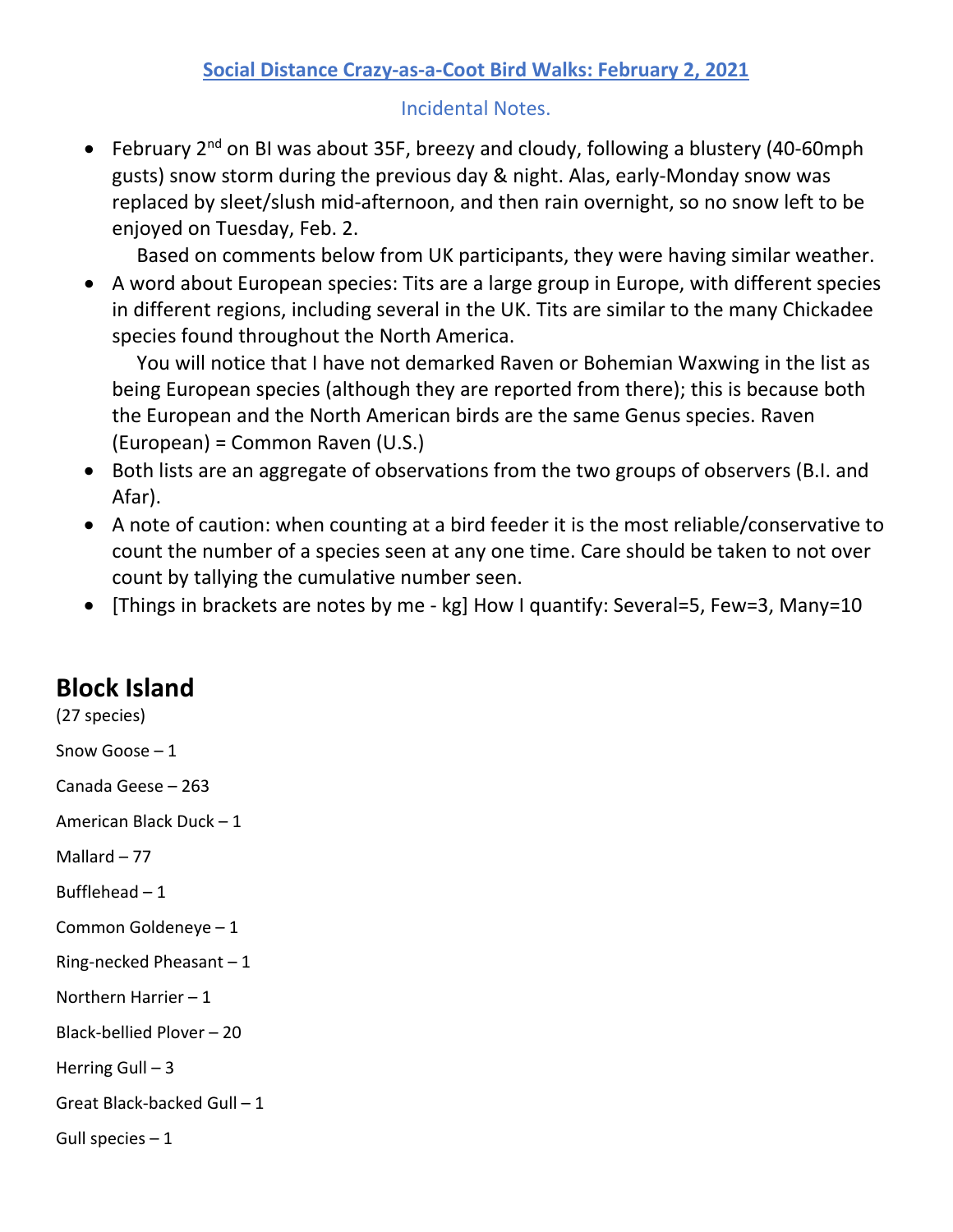Mourning Dove – 11 Red-bellied Woodpecker – 2 Downy Woodpecker – 2 Blue Jay  $-5$ American Crow – 84 Black-capped Chickadee – 7 Red-breasted Nuthatch – 2 Carolina Wren – 1 Golden-crowned Kinglet – 1 European Startling – 51+ Song Sparrow – 4 White-throated Sparrow – 9 Northern Cardinal – 14 House Finch – 3 American Goldfinch – 3 House Sparrow – 19+

**From Afar** Little Compton & Narragansett Bay, and Cumberland RI; Woodbury, CT; St Petersburg, FL; Roseburg, OR; Sedbergh, England; Edinburgh, Scotland; Drangedal, Norway. (74 species)

Canada Goose – 20 + 1800! Mute Swan – 2 Muscovy Duck – 13 American Wigeon – 3 Mallard  $-4$ Ring-necked Duck – 49 Greater Scaup – 4 Common Eider – 2 Surf Scoter – 5 Black Scoter – 3 Bufflehead – 7 Common Goldeneye – 12 Hooded Merganser – 3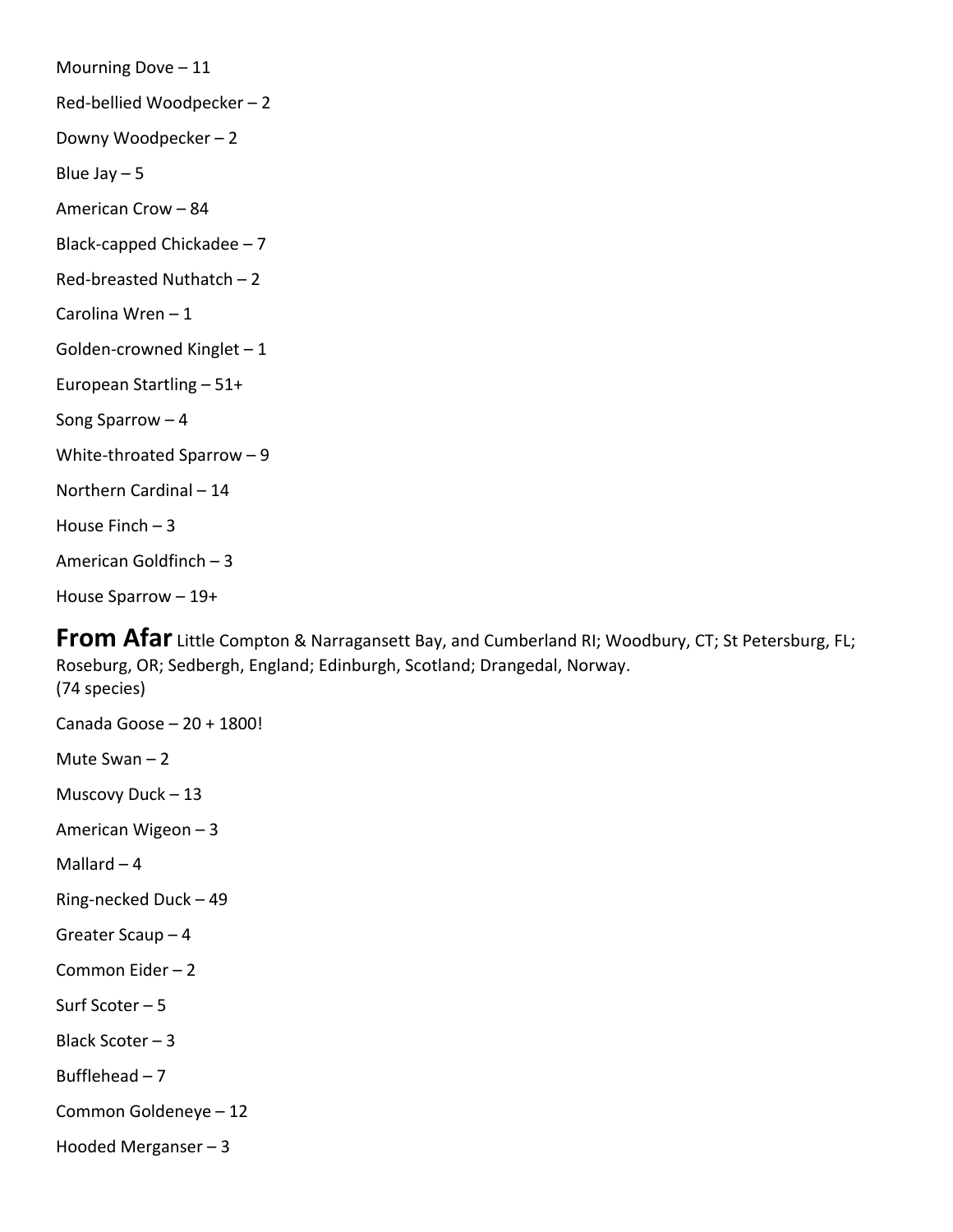Red-breasted Merganser – 7 Ruddy Duck – 9 Common Loon – 2 Pied-billed Grebe – 21 Horned Grebe – 2 American White Pelican – 8 Brown Pelican – 5 Double-crested Cormorant – 59 Cormorant species – 1 Great Blue Heron – 2 Great Egret  $-2$ Snowy Egret  $-1$ Tricolored Heron – 1 Cattle Egret – 6 Green Heron – 1 White Ibis – 35 Black Vulture – 1 Turkey Vulture – 12 Osprey  $-1$ Bald Eagle  $-1$ Northern Harrier – 1  $*$ Buzzard – 1 Common Gallinule (Moorhen) – 15 Limpkin – 1 Laughing Gull – 40 Ring-billed Gull – 31 Herring Gull - 13 Great Black-backed Gull – 2 Gull species – 45 Tern species – 2 Mourning Dove  $-1$ Rock Pigeon – 7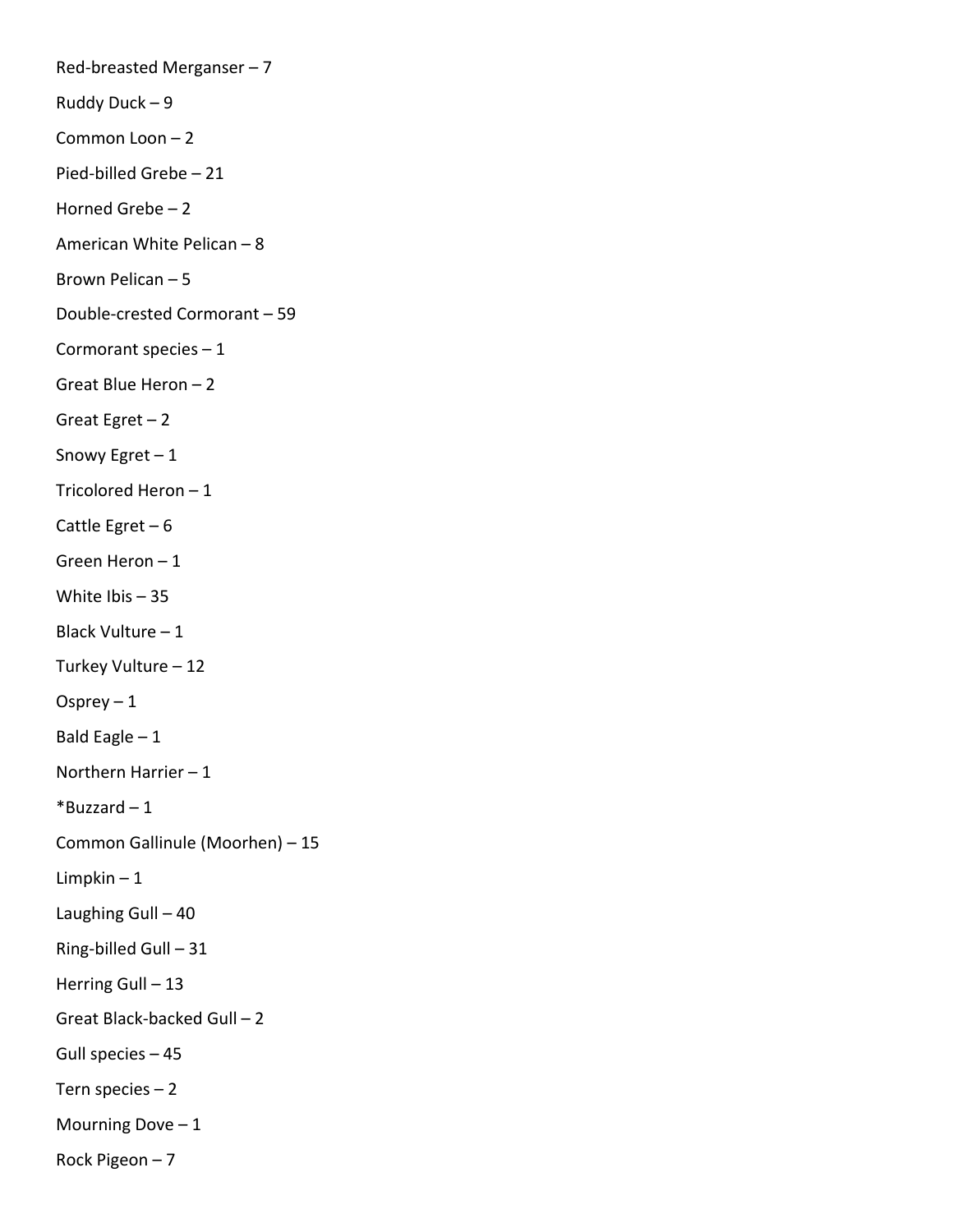Red-bellied Woodpecker – 1 Downy Woodpecker – 3 \*Magpie – 5  $*$ Jay – 8 Blue Jay  $-2$ American Crow – 8 \*Crow species – 3  $*$ Raven – 1  $*$ Blue Tit – 20 \*Great Tit – 35 \*Willow Tit  $-6$  $*$ Coal Tit  $-1$ Black-capped Chickadee – 2 Tufted Titmouse – 3 Carolina Wren – 4 Blue-gray Gnatcatcher – 1 Eastern Bluebird – 20 \*Stonechat – 1  $*$ Robin – 1 \*Blackbird – 5 European Starling – 4 Bohemian Waxwing – 2 Palm Warbler – 5 Pine Warbler – 11 Yellow-rumped Warbler – 16 Song Sparrow – 3 White-throated Sparrow – 1 Slate-colored Junco – 7 Northern Cardinal – 5 Boat-tailed Grackle – 1 House Finch  $-3$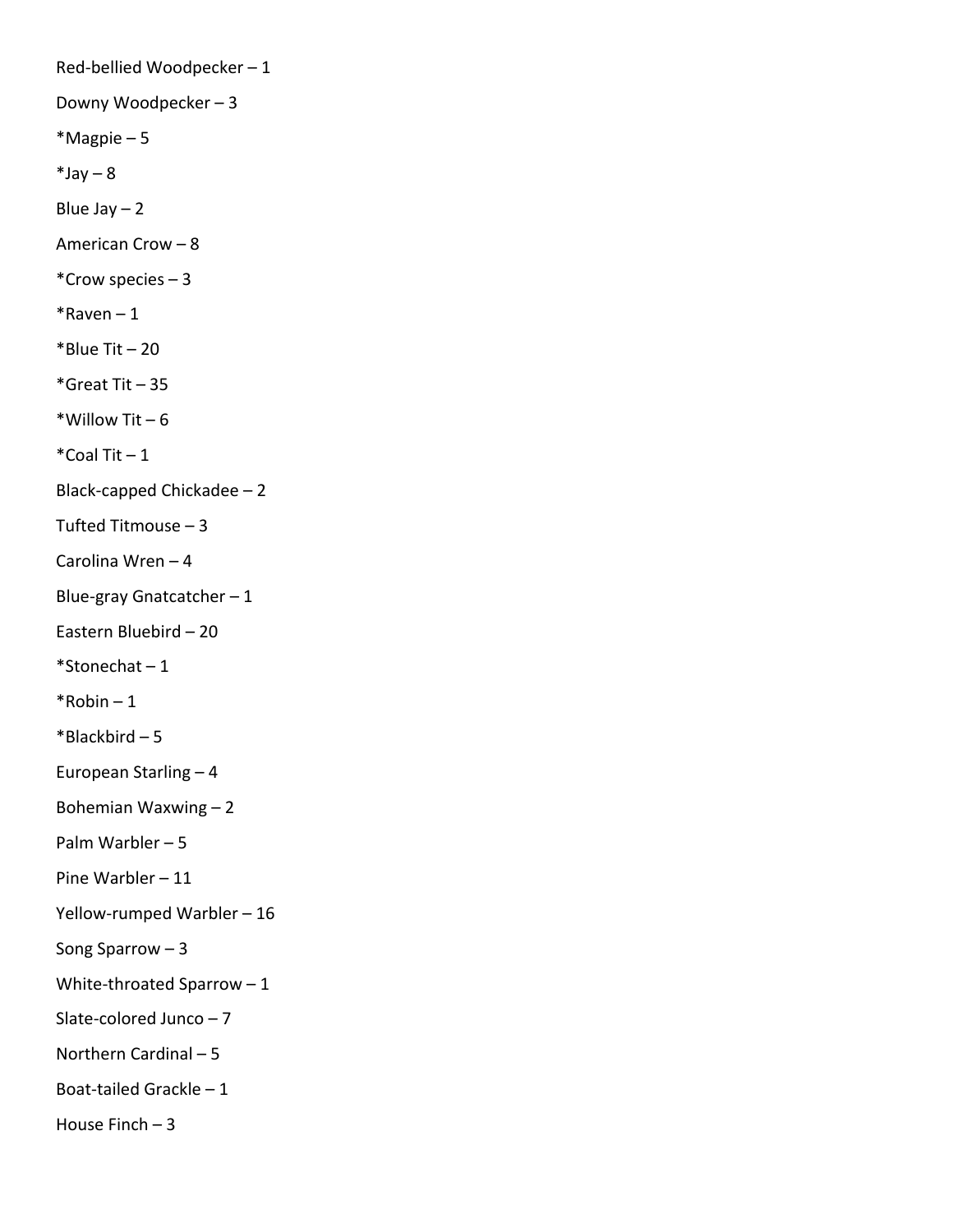**Cathy Joyce & Nigel Grindley** – Hello Kim, and Happy Groundhog Day! In keeping with today's dreary weather, Nigel and I stayed indoors and watched our backyard birds! Here's what we saw: Red-bellied Woodpecker 1, Downy Woodpecker 2 (both female), Northern Cardinal 7 (at least), Blue Jay 2, Mourning Dove 2, American Crow 2, Redbreasted Nuthatch 2, B-C Chickadee 4, White-throated Sparrow 2, Song Sparrow 2, House Sparrow 8 (at least). Cheers,

**Corrie Heinz** – At Heinz field & environs. 1 snow goose, 20 black bellied, 150 canade geese, 60 + crow, 1 male northern harrier, 1 black duck  $\mathbb{C}_2$ , 12 pair mallard

**Dan Kasuba –** Hi Kim, Despite high winds and low temps( for Florida-40s-50s) for the past 2 days it was a sunny day today. All sightings were in St. Petersburg FL. AM Crescent Lake - 40 laughing gulls/30 ring-billed gulls, 38 ring necked ducks,20 pied billed grebes,6 cattle egrets,2 great blue herons, 1 green heron, 1 great egret,1 tricolored heron, 50 double crested cormorants, 1 boat tailed grackle, 1 osprey, 1 limpkin, 2 mallards, 8 American white pelicans, 5 brown pelicans, 35 white ibises, 13 Muscovy ducks, 5 turkey vultures, 1 blue gray gnatcatcher, 5 palm warblers, 15 common galinules. Afternoon- sawgrass Lake Park- 1 bald eagle, 1 great egret,1 snowy egret, 1 black and 7 turkey vultures, 11 pine and 16 yellow-rumped warblers, 2 mallards, 1 downy woodpecker, 2 large unidentified terns and 1 cormorant.

**Darcy Thurrott** – Woodbury, CT Not much of a list while having breakfast and then shoveling for several hrs. Feb. 2: 9am - 1pm, 32° very windy, overcast after 12" drifted snow, blizzard conditions yesterday through 1am this morning: Mourning dove 1, Red bellied woodpecker 1, Downy 1, Blue Jay 1, Chickadee 2, Tufted titmouse 1, Carolina wren 1, European starling 4, Song sparrow 1, White throated sparrow 3, Dark eyed junco 6, Northern cardinal 5, House finch 3. Thanks. Hope you had a good count!

**Elspeth Crawford**– Hi Kim. We have not had the same degree of wind that I believe BI experienced, but regret that this morning was dreich [look it up or guess]. Therefore looking out the window and a short walk along the local primary school wild play strip. At least 7 pigeons crowding/sheltering in one tree, 1 European robin - he is in the picture, 1 small brown ?? that hid in the holly in the second picture, could not see to identify, just caught his movement. Several songs probably our blackbirds. That's all!

**Faye Benedict** – Dear Kim and coots: My unexciting but crowded birdfeeder count from Drangedal (it is in the single digits F here): 20 blue tits, 35 kjøttmeis (Great tit - Parus major), 6 granmeis (willow tit - Poecile montanus - see photo), 8 European jays (nøtteskrike),, 5 magpies,1 raven. No groundhogs! cheers, Faye



Willow tit, (from wikipedia)

Feb. 4, 2021: Too late to add another interesting and beautiful bird? I saw 2 today, for the first time all winter. Sidensvans = Bohemian Waxwing, Bombycilla garrulus.

I read in the book that they are berry-eaters (especially rowanberries, even if frozen. They tend to get drunk on them, but have amazing livers and can recover fast). It also says they start moving up to northern Norway again (from S. Norway or points south of here) in Feb.-March so maybe that is what's happening. Passing through on their way north. Or, since they aren't uncommon, they could have been around the whole time but I haven't seen them.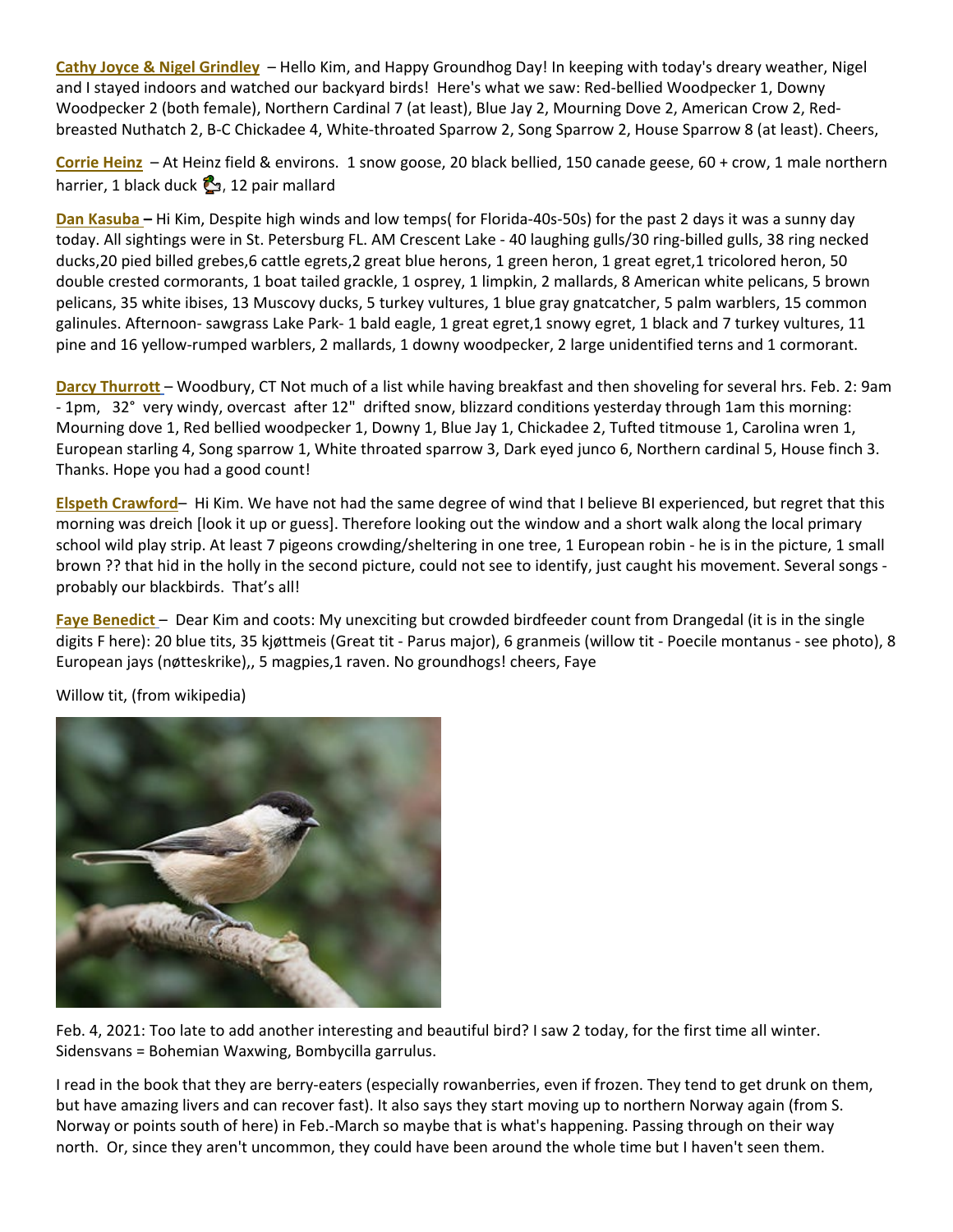

Gail & Shorty Cahill – Good morning Kim. Bird Walk 2/2/2021 Our Yard: 15 Crows, 25 Canada geese, 1 Gull, 1 Kinglet at feeder (previous days saw with yellow on the head) [yellow on head = Golden-crowned Kinglet], 2 Goldfinches at feeder, 1 Pheasant (heard). Miss the walks. Gail and Shorty.

**Heather Hatfield** – Overcast/windy, 36F. At bridge & feeders. It was strangely quiet at my feeders. Common Goldeneye 1, Bufflehead 1, BC Chickadee 3, Blue Jay 2, Starling 1, Cardinal 7, Mourning Dove 9, Goldfinch 1, House Finch 1, Redbellied Woodpecker 1, House Sparrow 11, White-throat 7, Song sparrow 2.

**John Berg** – Jan. 31 in Little Compton. Bluebirds, Kim! some flocks came through last Friday, were still around on Sunday. We had about 20 of them here at my place, in the hollies. More over at Geoff Dennis's place, more down at Goosewing. They may still be around, but the berries are gone! Beautiful little birds to watch. I can count on one hand how many times I have seen bluebirds. But always in a flock, and always late winter. So, perhaps spring is coming!

**Kim Gaffett** – Birded around the home/Mill Tail Swamp Pond neighborhood. Mallards 53, Black Duck 2, Canada Geese 88+, Starling 50+, A. Crow 7, Blue Jay 1, House Finch 2, Carolina Wren 1, Herring Gull 3, GBBG 1.

**Laura Rosenzwieg** - Sedbergh, England. Jan.26: I always see the most interesting things when we're not doing the census! I'm pretty sure I saw a Stonechat yesterday [\(https://www.rspb.org.uk/birds-and-wildlife/wildlife-guides/bird-a](https://protect-us.mimecast.com/s/9RgBCo2nmYIqDmPrU1L9lb?domain=rspb.org.uk) $z$ /stonechat/ $)$  — a female with duller colouring but it was the reddish breast that made me stop and look more closely. Must get those binoculars and put them in my pocket!

Feb. 2: Finally went outside for a walk in the wind. It has stopped snowing and what did fall has turned to slush. It's a lot milder than it looks or sounds. Blew away the cobwebs. Only saw one more coal tit, which I could hear so stood still and looked and looked until I found it looking back at me and keeping a wary eye on a certain ginger dog. Saw a few more crows in trees and fields then as I came back down the lane I saw a large bird flying towards me. That's larger than a crow, me thinks, and as it glided overhead I decided it must be a buzzard. Too large for a kestrel and we don't tend to see any other large hawks around here, that I recognise anyway.

**Lauren Miller-Donnelly** – When I arrived at Goosewing Beach and Preserve on Wednesday Feb 3rd the surf was way up and all the parking lot spots were full occupied by the many surfers. Tunipus Pond was half iced over and lots of ducks were close to the viewing area along the beach, which is uncommon. Most of the ducks listed in my count were seen in that pond. As I approached Quicksand Pond I noticed a person counting ducks with scope, it turned out to be a URI grad student (that I know!!!) conducting a duck survey. After a quick chat and a lesson on pied-billed grebe ID I decided to tag along on her next survey to a site that overlooks Narragansett Bay. Here is my list for the two sites:

Goosewing Reserve/Tunipus Pond -Little Compton: Canada Goose 20, Mute Swan 2, American Wigeon 3, Ring-necked Duck 11, Surf Scoter 1, Bufflehead 2, Common Goldeneye 6, Hooded Merganser 3, Red-breasted Merganser 7, Ruddy Duck 9, Pied-billed Grebe 1, Ring-billed Gull 1, Herring Gull 13, Great Black-backed Gull 2, Double-crested Cormorant 9, Northern Harrier 1, Song Sparrow 2